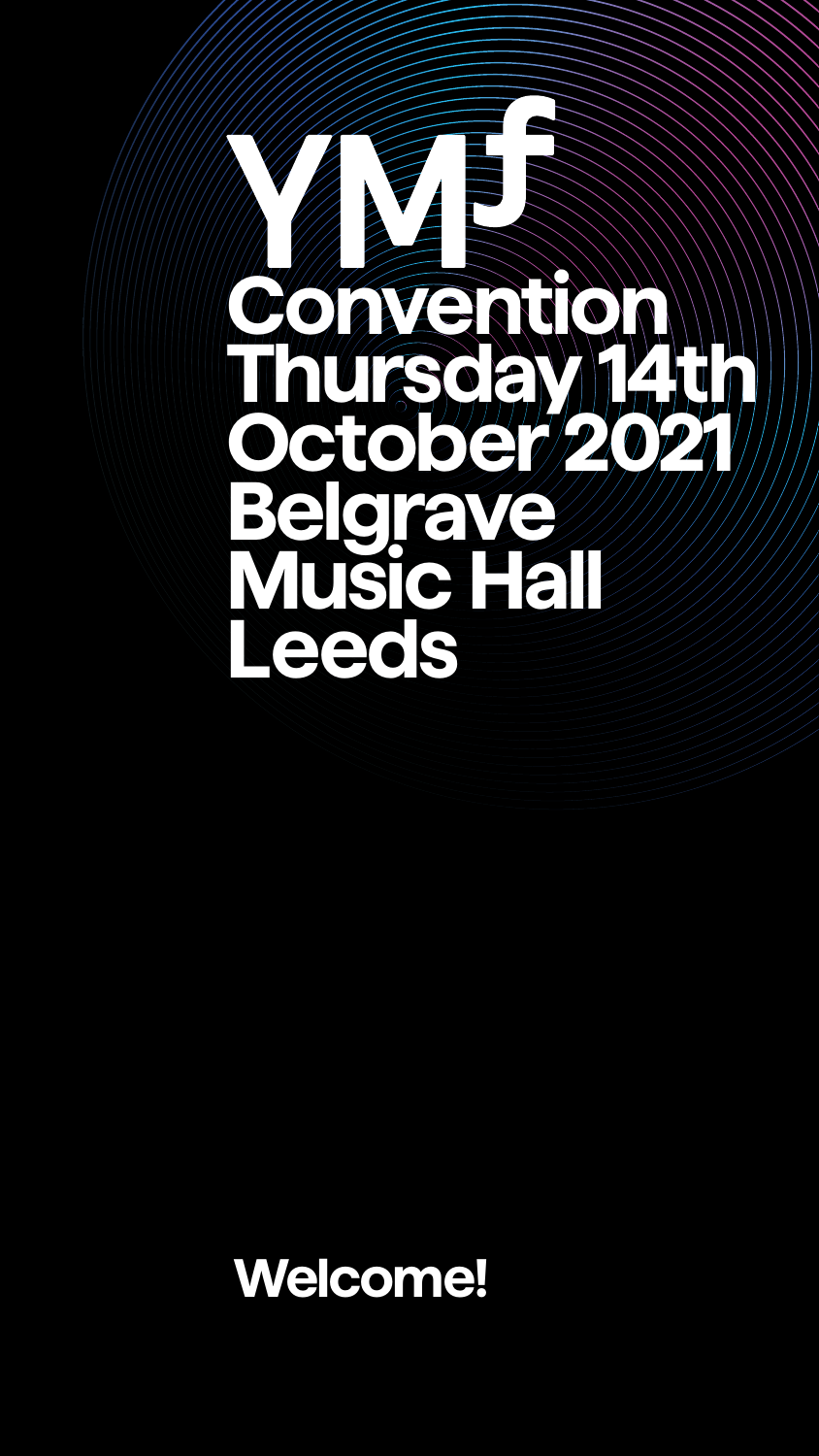# **YMF CONVENTION 2021** This year we are back in person and celebrating our fifth year!

As always, the Convention is

# free to attend!

- 
- 
- 
- 
- -
-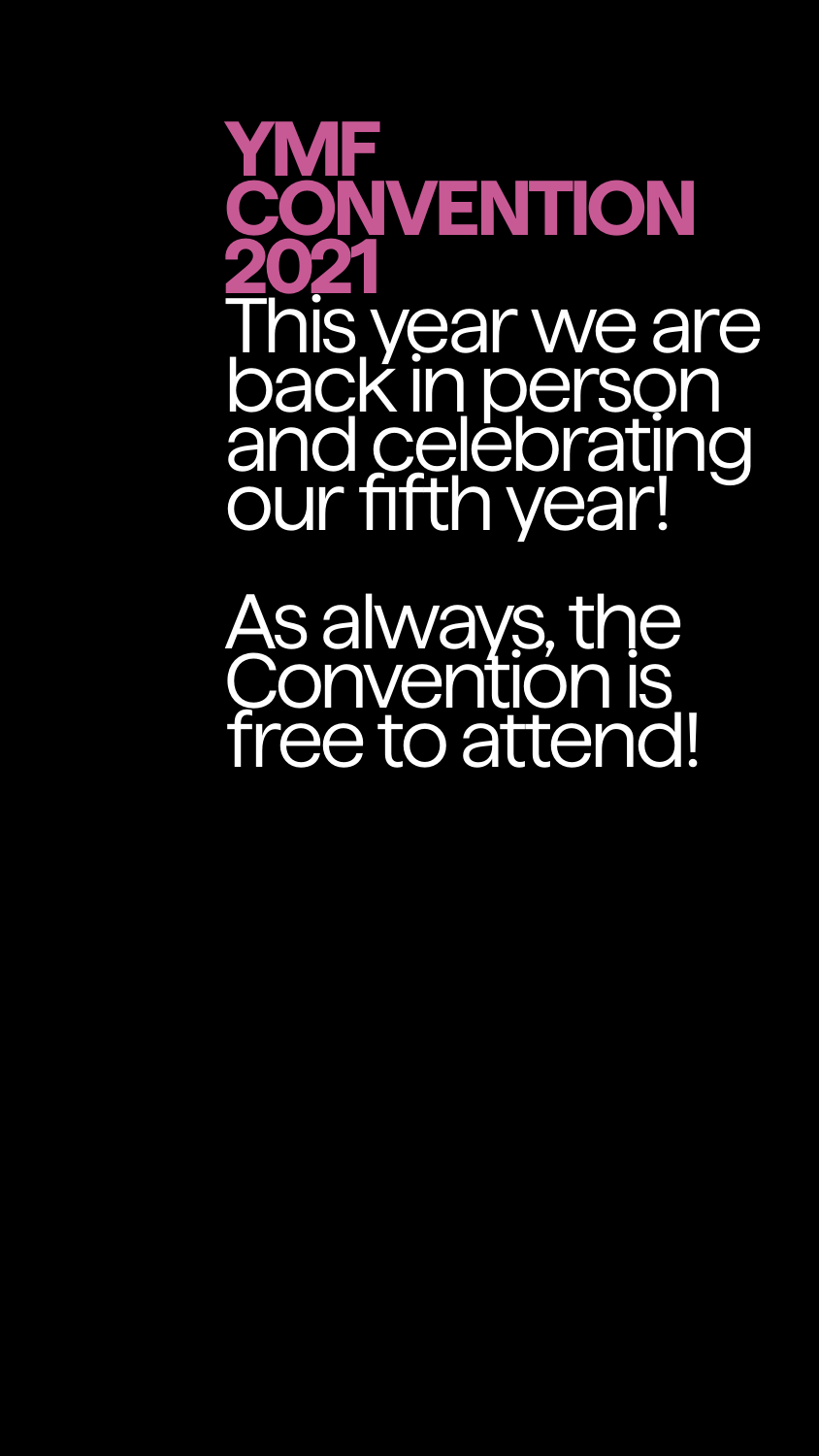11.30am-12.00pm **Meet The Experts** Find out what help and advice is available with our team of music industry professional's with a chance to book a one to one session.

**Tony Ereira** Launchpad, Come Play With Me **Dan Jones** PRS for Music **Jennifer Tate** Musicians' Union **Shad Mutali** Help Musicians UK **Westley Holdsworth** PRS Foundation **Simon Benger** Arts Council England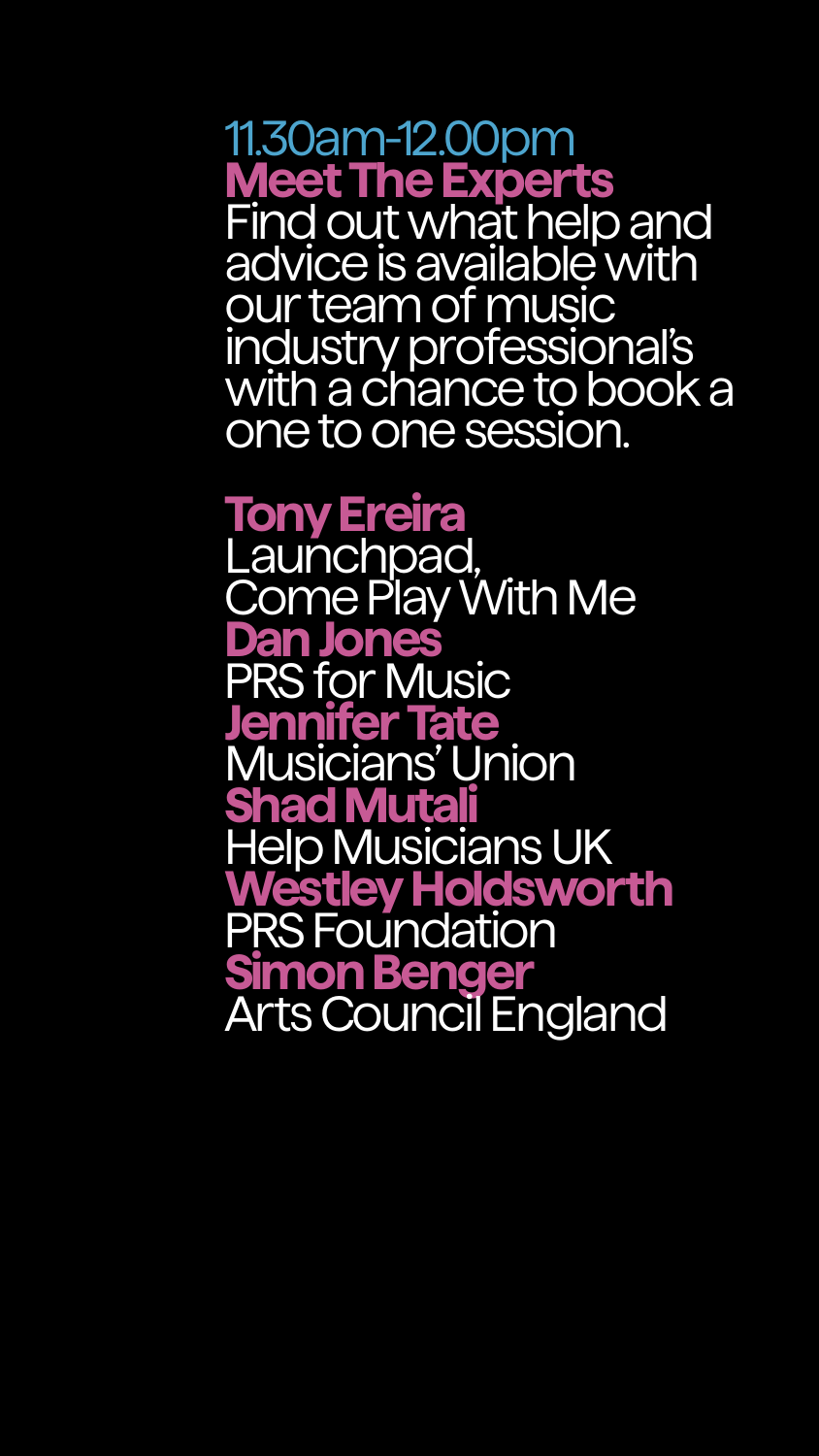12.00pm-1.00pm **Yorkshire Artists Levelling Up: In Partnership With Introducing Live 2021**  Starting out in music and want to know what it takes to get to the next level? Find out from a selection of Yorkshire artists who are getting out there and making a name for themselves outside of the region.

**Emily Pilbeam** BBC Music Introducing **Amber Strawbridge** Artist, Bored At My Grandmas House **Cole LC** Artist **James Smith** Artist, Yard Act **Chiko Chinyadza** Artist, Downtown Kayoto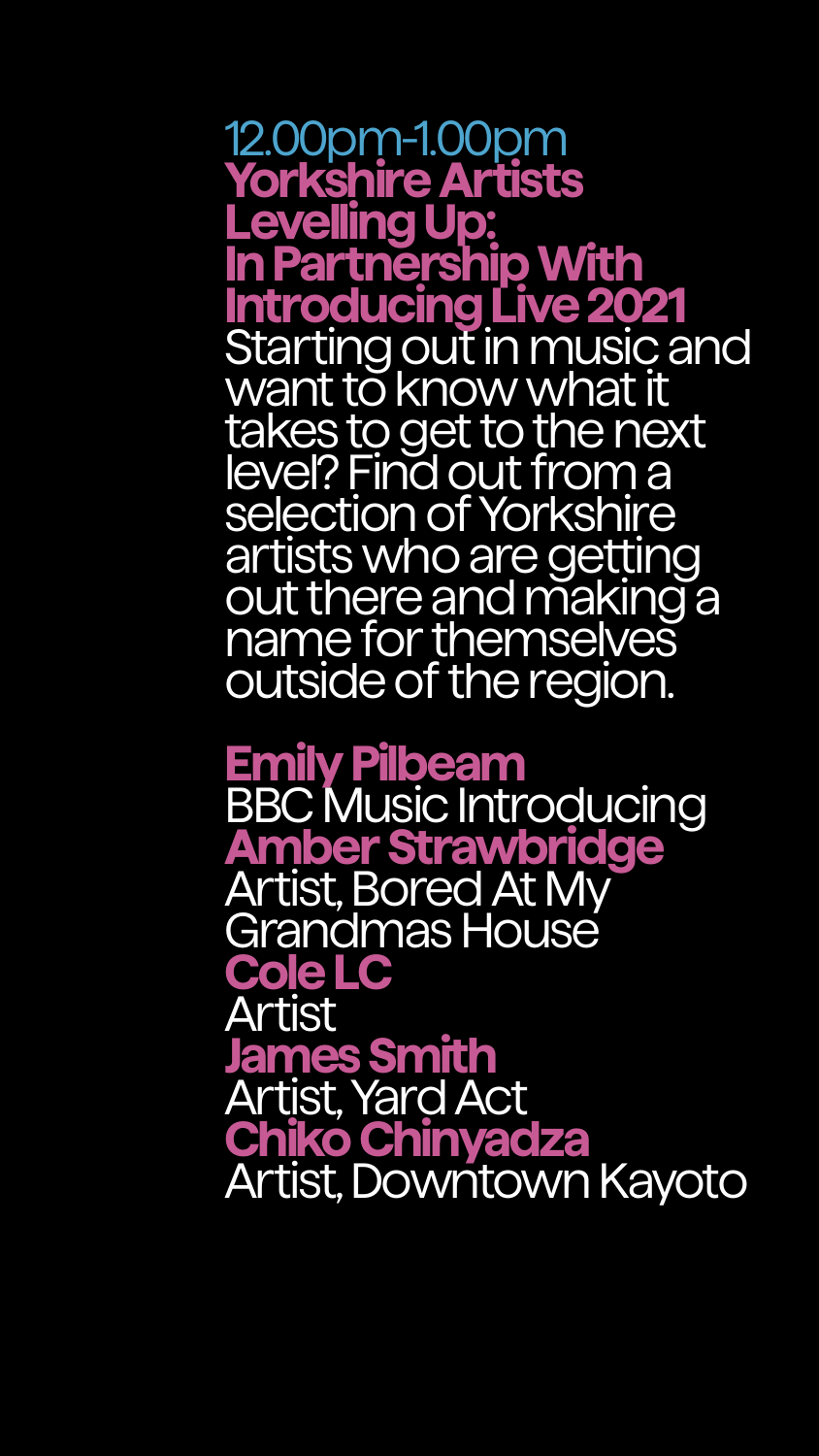#### 1.00pm-1.30pm **Lunch**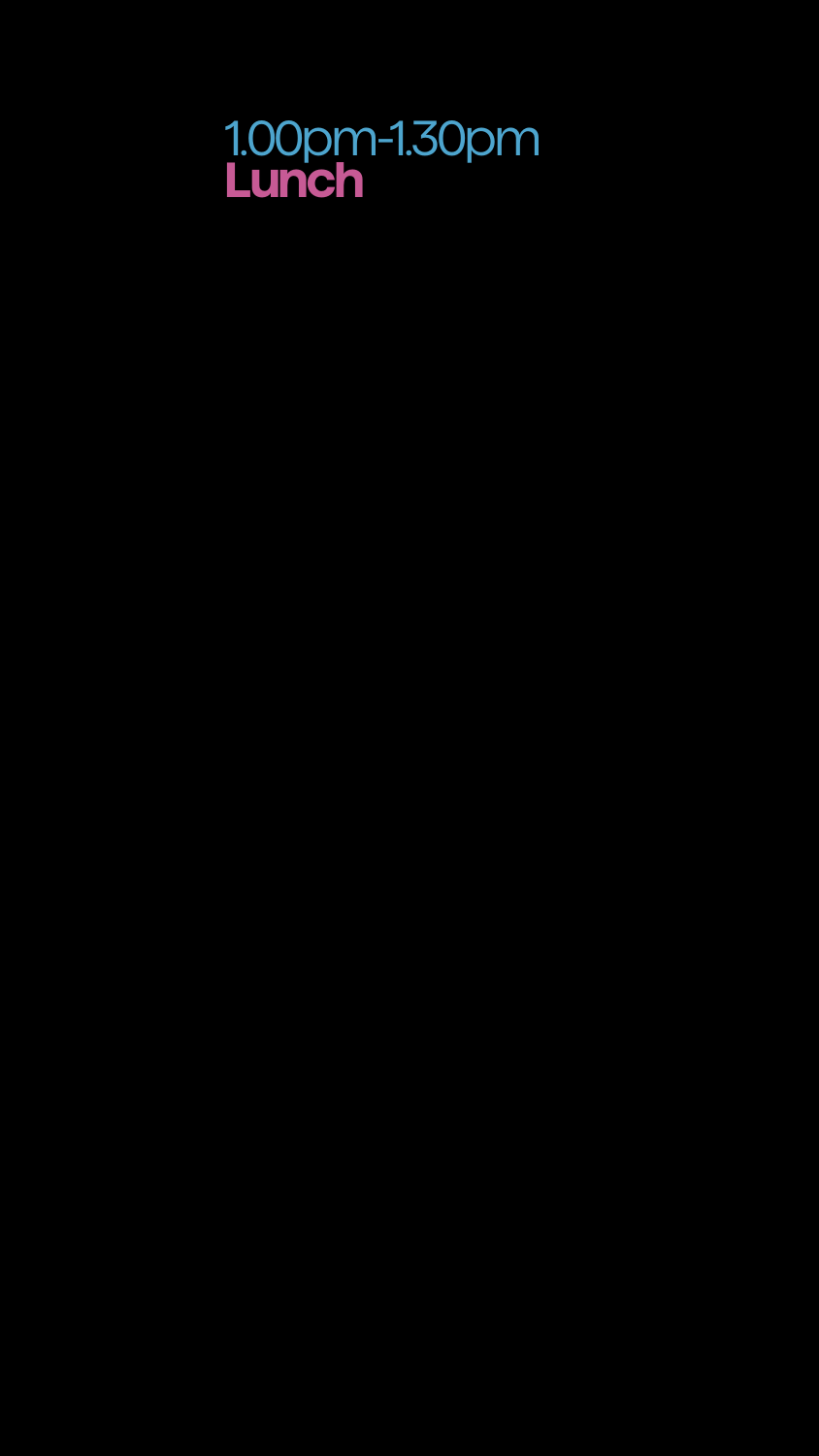1.30pm-2.30pm **Doing It Themselves: A Conversation With Leading Founders and Freelancers** The region's brightest up and coming founders and freelancers discussing topics such as… what it's like to start out on your own, finding an audience, growing your work and making plans for the future.

**Jenessa Williams** Journalist, Media Academic **Harry Ridgway** Hanglands PR **Jonny Hooker** Young Thugs **Eva Davies** Come Play With Me, Long Division, Grrls Do That Too, FIKA **Sophie Cooper** Tor Festival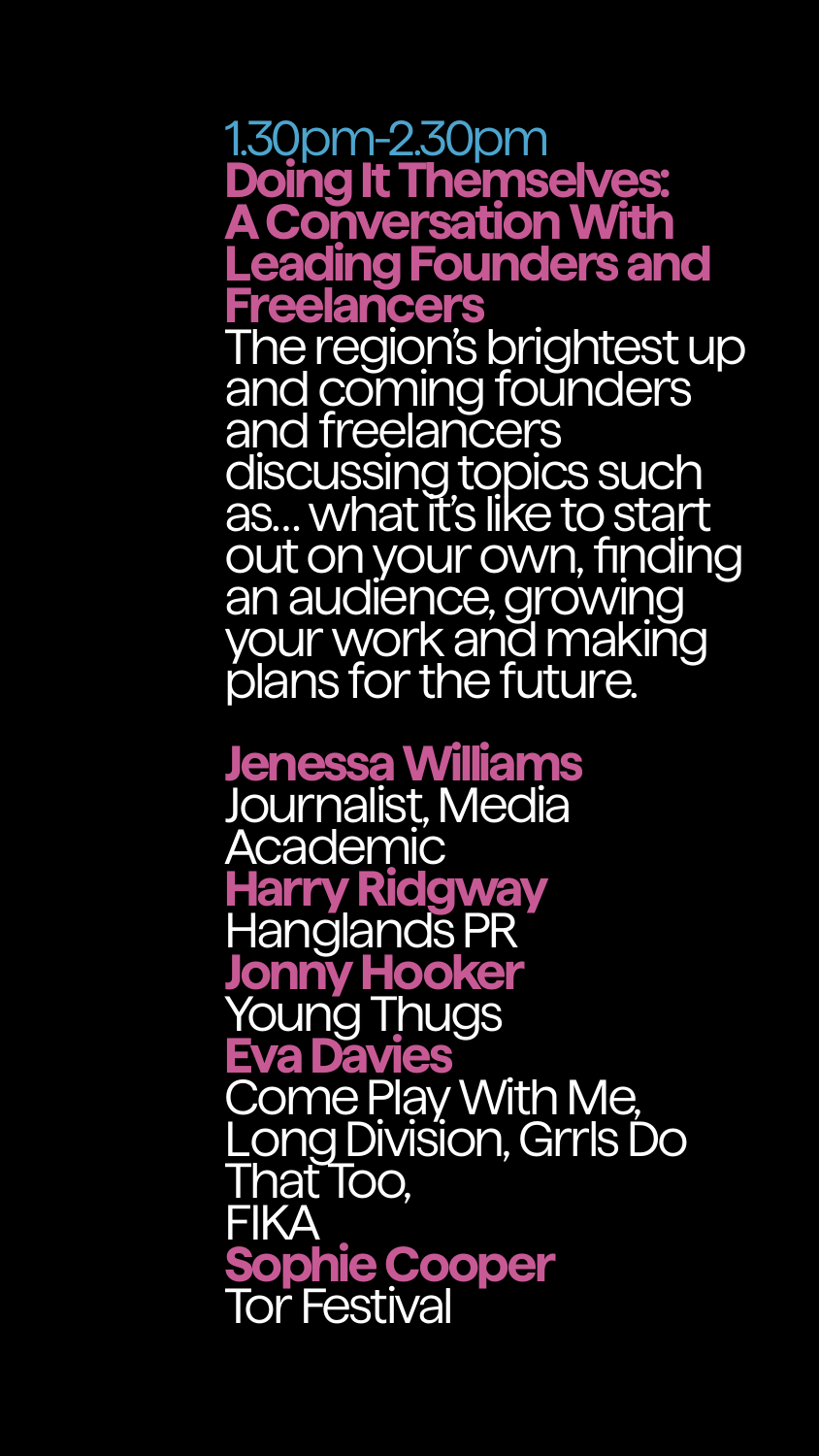2.45pm-3.45pm **Looking To The Future: Recovery And Growth Within The Industry** Music professionals from across the industry to talk about the future of music and topics such as the shape of the industry post-Brexit and post-pandemic, the future of streaming, NFTs and the rise in virtual

### working.

**Vivienne Gaskin** Leeds Beckett University **Dave Martin** The Leaf Label, I Like Trains **Gaius Mavila** Artist manager **Nathalie Candel** Future Yard, Shift Liverpool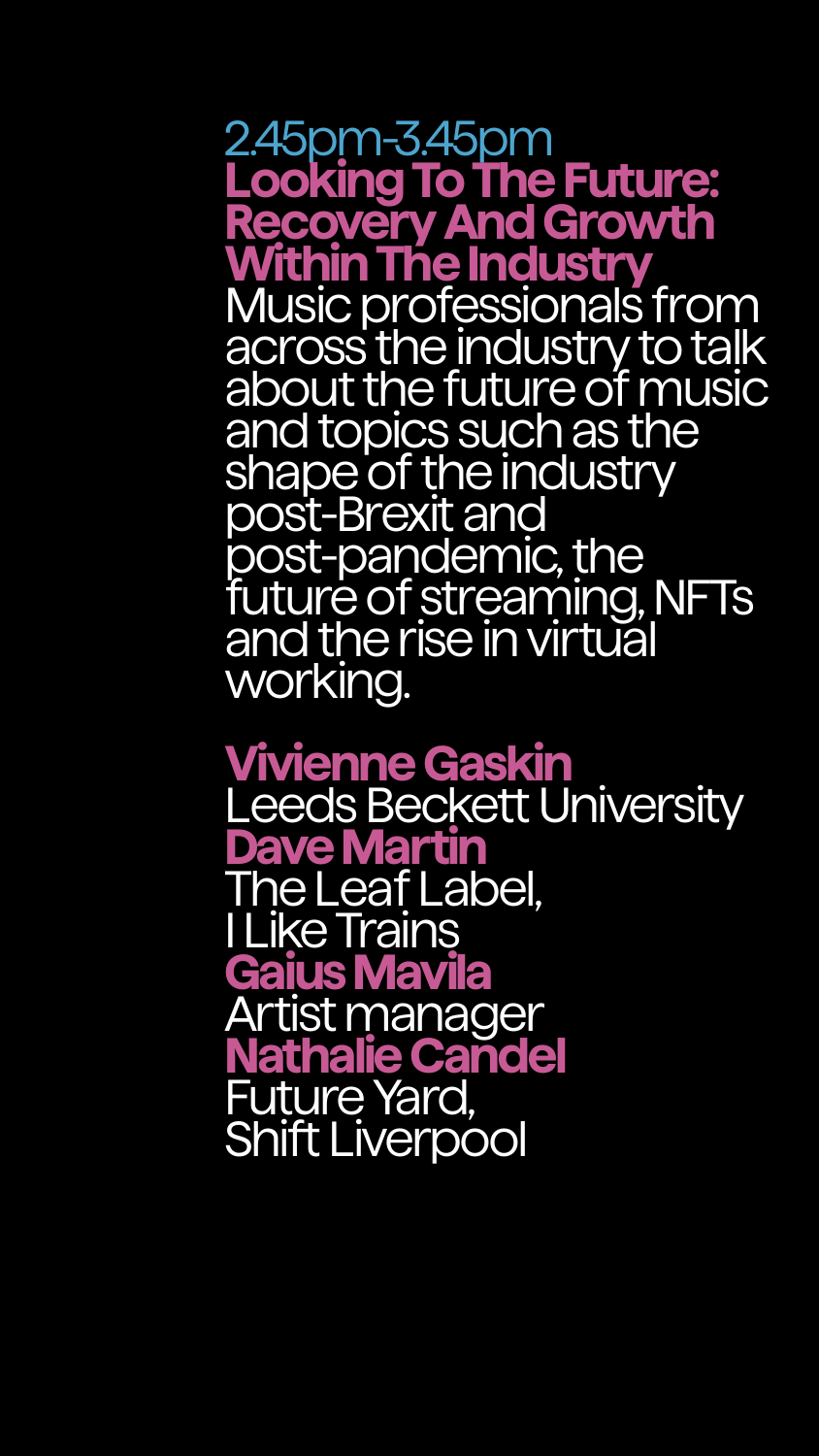#### 4.00pm-5.00pm **Keynote Interview With Nick Hodgson: In conversation with Cathy Booth** Nick Hodgson is a songwriter and producer who has sold over 5 million albums worldwide including a UK No.1 single and has an Ivor Novello, NME award and 3 Brit awards under his belt. He emerged in

2005 with Kaiser Chiefs, the band he co-founded in Leeds some years before as the key writer of hits including 'Ruby' (UK#1) 'I Predict A Riot' and 'Everyday I Love You Less And Less'. He left the band in 2012 after having a top 10 hit with Mark Ronson (Bang Bang Bang) and cuts with Duran Duran and Shirley Bassey. Nick continues to write and produce with artists including The Academic, Alfie Templeman, You Me At Six, Dua Lipa and Kygo. He also has a publishing company, Prediction Music.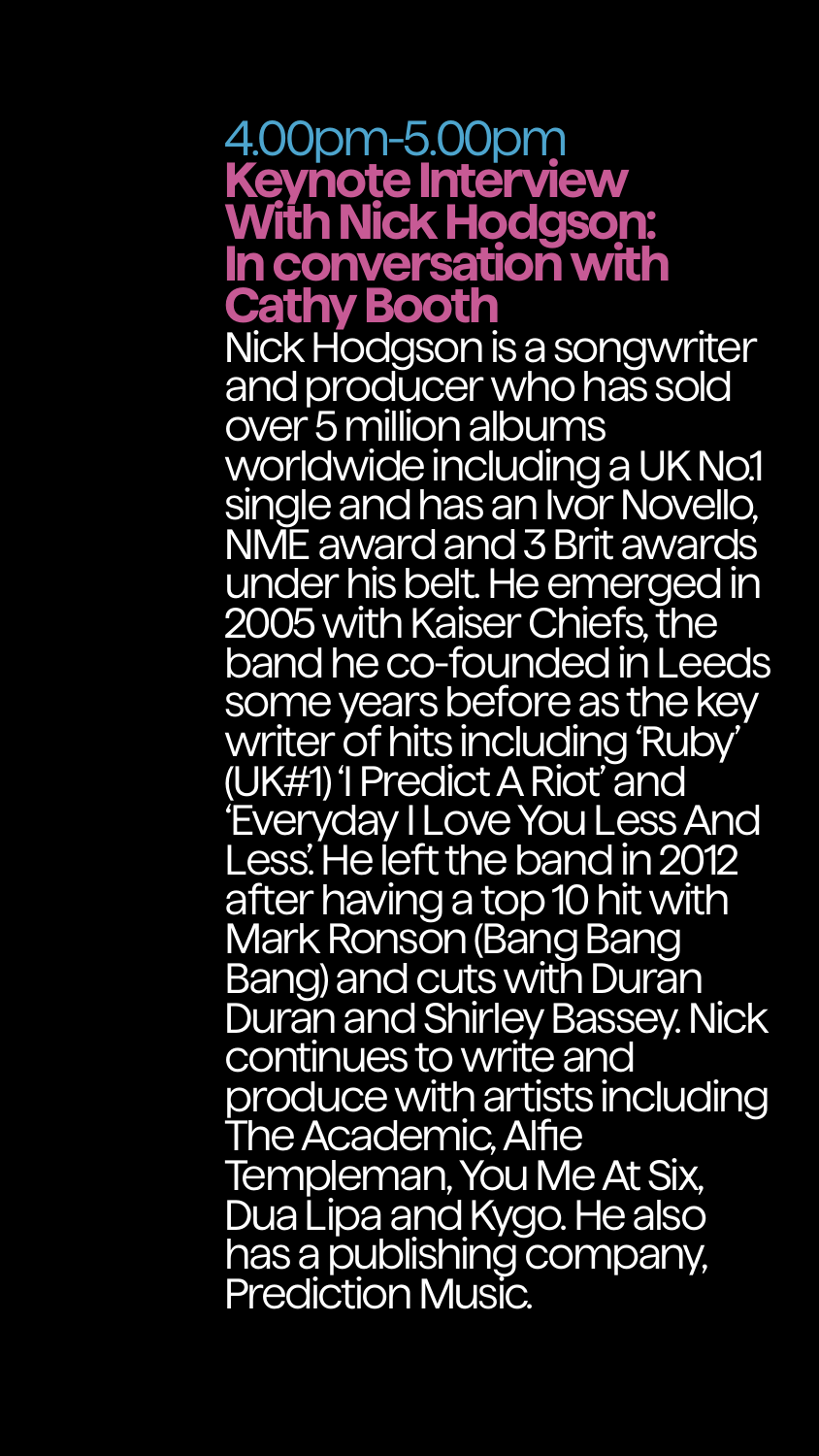#### 5.30pm **Networking Drinks** Downstairs in the bar.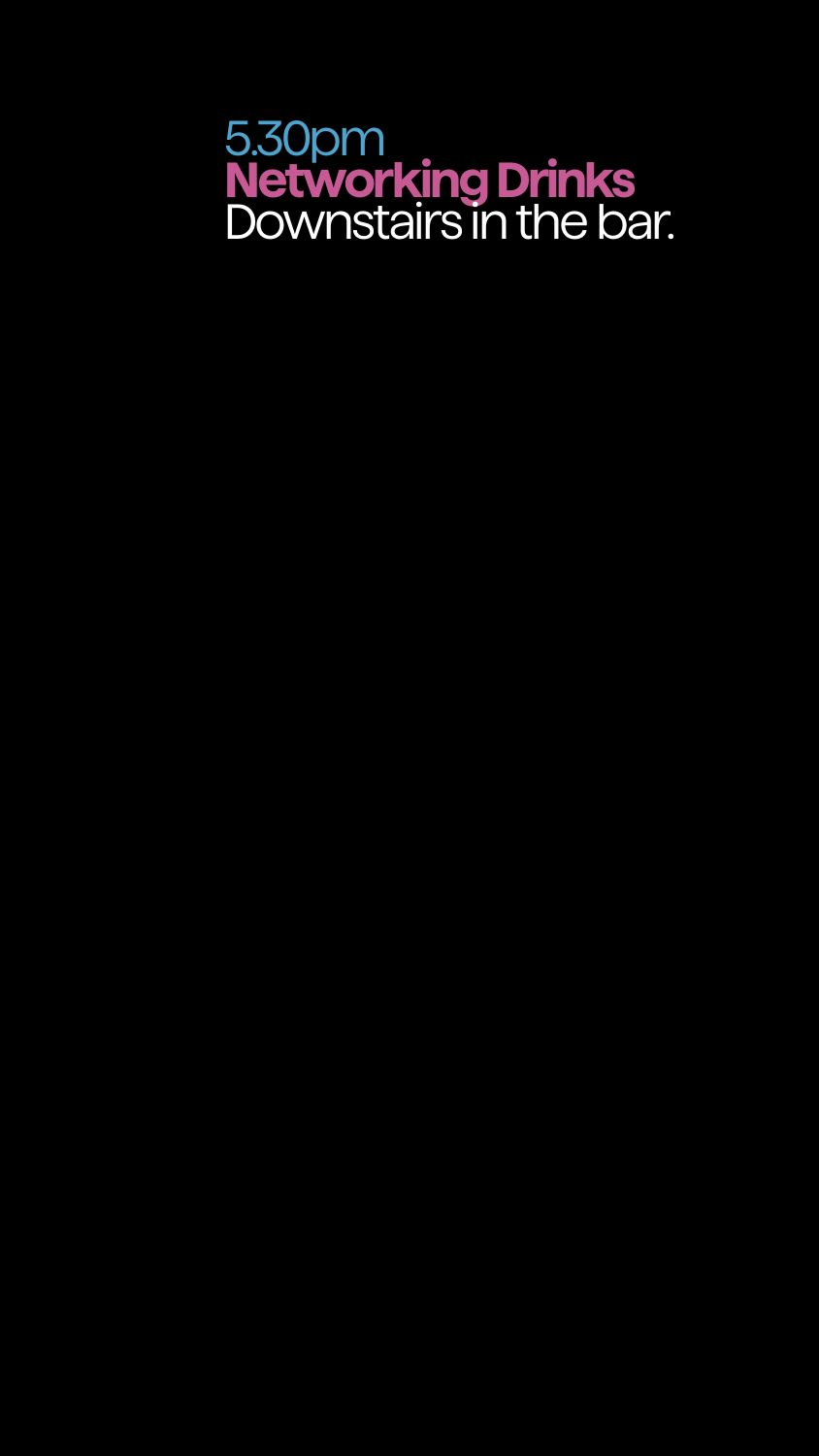#### 7.30pm **Live YMF Showcase at Belgrave Music Hall**

## **Featuring: Faux Pas, Fuzz Lightyear and Pleasure Centre**

Free to convention attendees. £8 Door for none YMF Convention registrations.